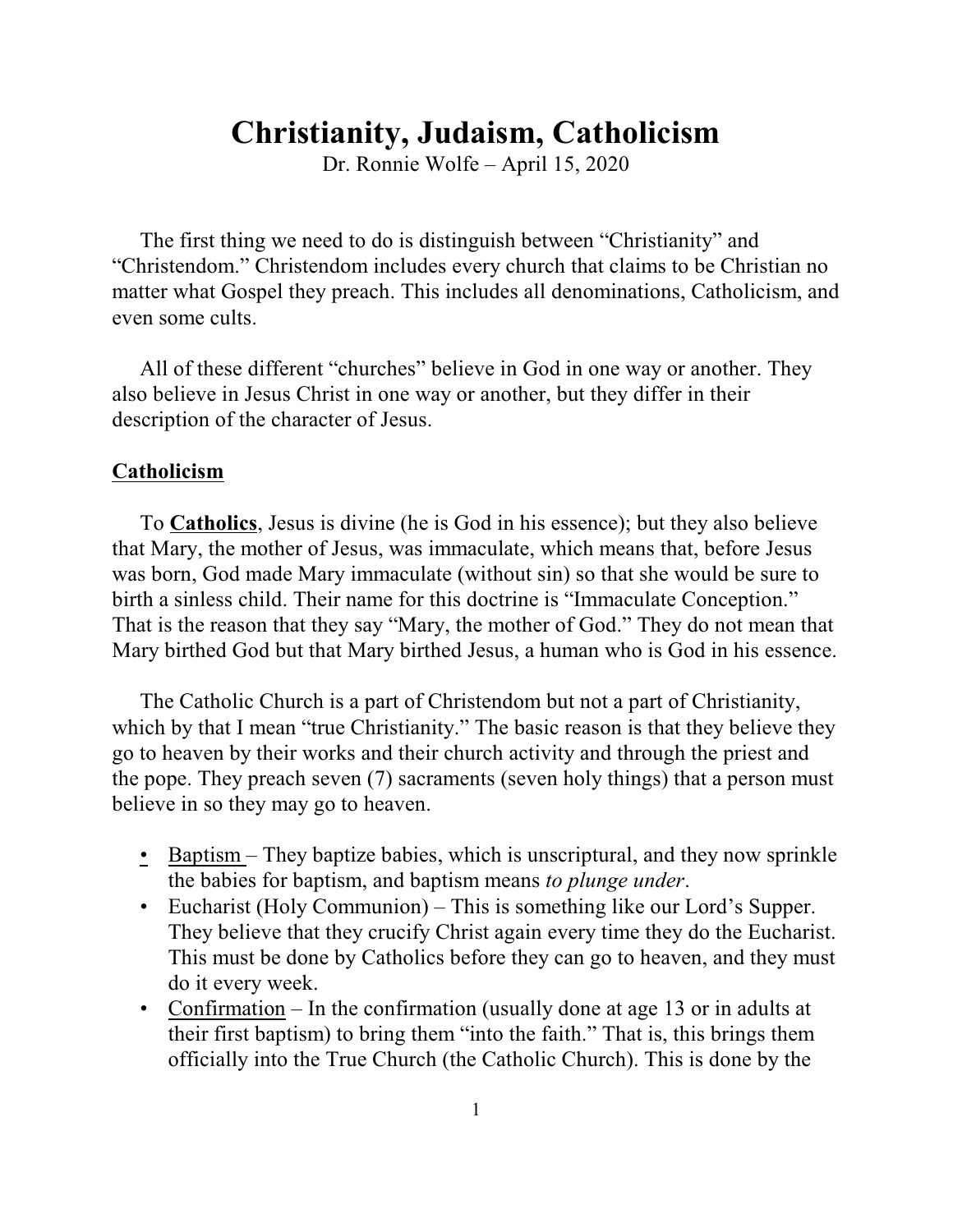laying on of hands by the priest and anointing the head with "holy oil."

- Reconciliation (confession, or penance) This is a confession done by individual Catholics to the priest and is done weekly, during Eucharist, or during Lent or Advent. The priest is said to have the power to forgive sins.
- Anointing the Sick The priest prays over an ill person and anoints that person with oil to united that person with the sufferings of Christ to bring healing. The priest usually also gives Eucharist to that person.
- Marriage This is a sacrament, because only a *baptized* man and a *baptized* woman can get married. This baptism, of course, must be done by a priest in the Catholic church, usually a few days after a baby is born.
- Ordination The Church *ordains* men to be priests. Ordination gives that person authority to baptize, to receive confess of sin and to forgive sins through the Church. This is also called Holy Orders.

#### **Judaism**

This, of course, is the religion of the Jews. These are the people whom God chose to be his national people, and he blessed them from the time of Moses to our present day. They are not a part of Christendom, but I include them here because of the question that was asked.

The Jews believe in the God of creation. They believe in Jehovah just as Christians do. They believe there is only one God, and he is Jehovah.

They believe in a Messiah (the anointed one). They do not, however, believe that Jesus is that Messiah. They believe that the true Messiah is yet to come; and, when he comes, he will set up a kingdom on the earth, and the Jews will rule the world with this Messiah.

They believe they are "saved" by keeping the commandments of God, not by grace through faith as the Bible teaches (Ephesians 2:8-10). Many Jews have turned to Christ as their Messiah and are saved by grace through faith.

#### **Christianity**

True Christianity is the belief that Jesus (the true Messiah) was sent to earth by his Father, God, to live a perfect life and to die in order to pay for the sins of those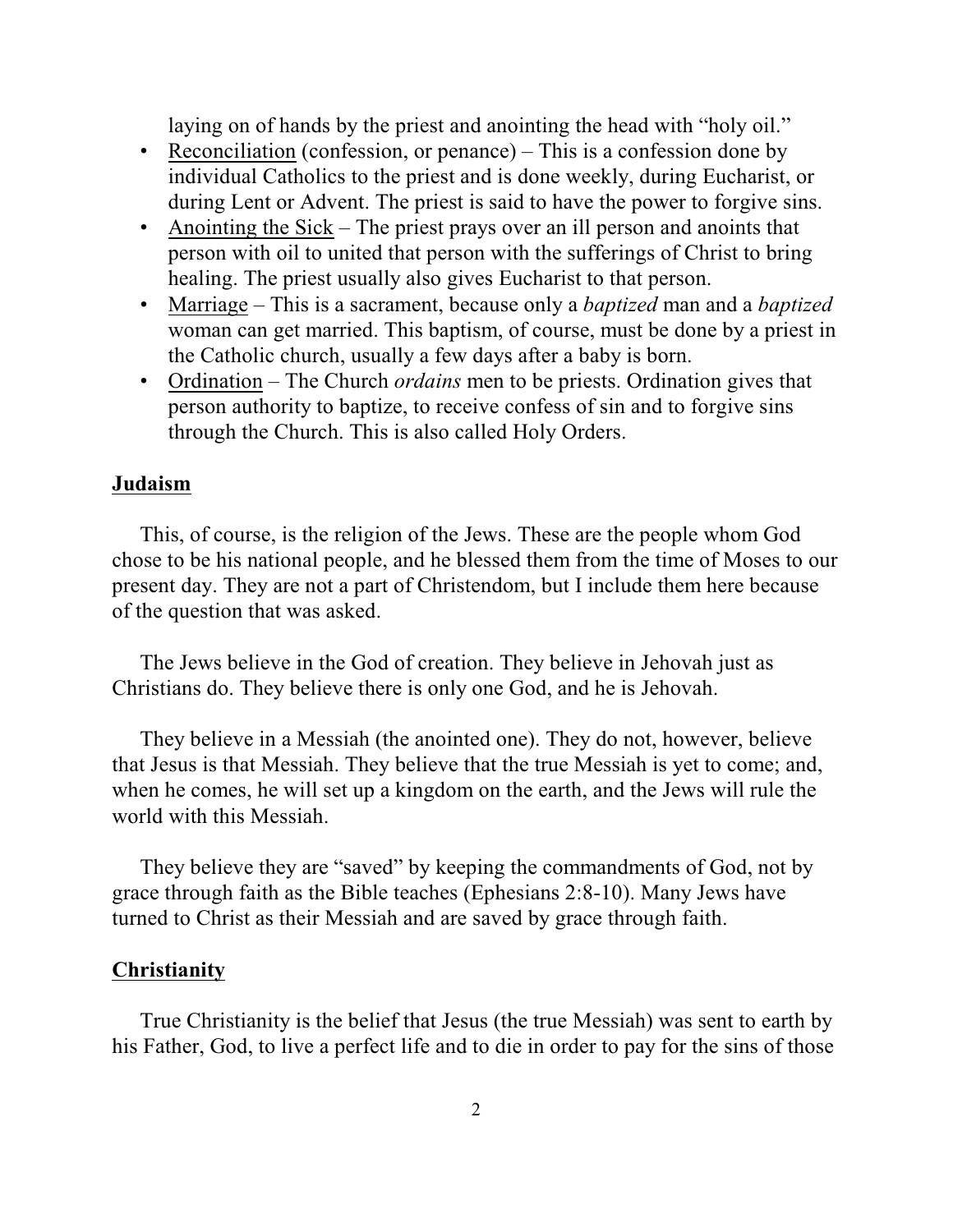who will repent (turn away from) their sins and believe in Jesus Christ. So, it is by **grace** through **faith** that God saves people, not by good works.

Any church that teaches that a person can be saved by works is not a part of true Christianity. Christians may disagree on some doctrine but not on this one. Paul the Apostle calls these good works "the law" especially in the book of Galatians.

## **Islam**

I am adding this, because the three major religions of the world are listed as Judaism, Christianity, and Islam (Mohammadanism). Catholics are usually listed with Christians.

Mohammad lived during the century of the 600's AD. He supposedly had a vision from God to write down some things in a book called the Koran.

Mohammad is their Messiah, and he is dead.

They, of course, believe in Jesus as a man but not as God. If Jesus were only a man, he could not have died for our sins, because he had to pay an eternal price for our sins, and he had to be an eternal being in order to do that.

#### **Scriptures On Faith, Not Works**

- Ephesians 2:8-10 *For by grace are ye saved through faith; and that not of yourselves: it is the gift of God: 9 Not of works, lest any man should boast. 10 For we are his workmanship, created in Christ Jesus unto good works, which God hath before ordained that we should walk in them*.
- Titus 3:5 *Not by works of righteousness which we have done, but according to his mercy he saved us, by the washing of regeneration, and renewing of the Holy Ghost;*
- Galatians 2:16 *Knowing that a man is not justified by the works of the law, but by the faith of Jesus Christ, even we have believed in Jesus Christ, that we might be justified by the faith of Christ, and not by the works of the law: for by the works of the law shall no flesh be justified*.
- Galatians 2:21 *I do not frustrate the grace of God: for if righteousness*